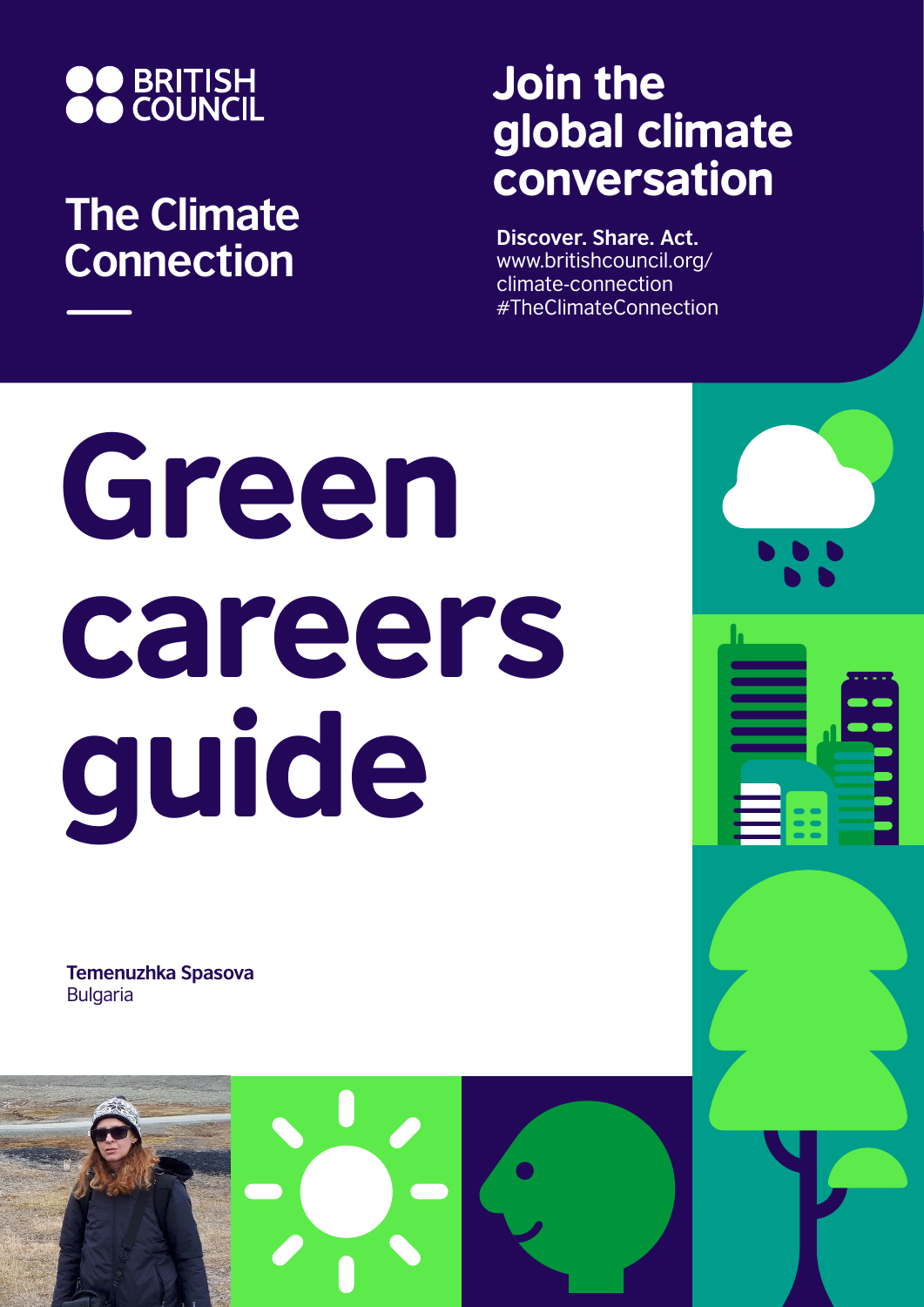### Temenuzhka Spasova Bulgaria





#### **Scientific work**

of Temenuzhka Spasova, PhD, Space Research and Technologies Institute, Bulgarian Academy of Sciences, Sofia

Dear Committee,

I started my research as a PhD student in the Aerospace Information section in Space Research and Technology Institute (SRTI), Bulgarian Academy of Sciences. The topic of my PhD thesis was: "Different approach for monitoring of surface water bodies, floods and wet snow cover based on Remote sensing and GIS", with supervisor: Prof. Dr. Rumen Nedkov. The Defense of my PhD thesis was on 11th October 2019. During my PhD thesis I have participated in different national and international conferences with oral and poster presentations.

According to https://www.researchgate.net/ the citations are 17. My research interests are in the field of environmental monitoring of water based on satellite data and GIS. The subjects of the study are flooded areas, open water surfaces and areas occupied by wet snow, snow and ice both on the territory of Bulgaria, outside it and in the polar regions. My research interests are focused on environmental monitoring of the polar regions and Bulgaria, the dynamic change, sustainable development and adaptation to the modern climate change, the use of different modeling techniques and optimization of monitoring regardless of latitude. In parallel with my scientific work, I actively participated in national and international scientific forums. During the period 2018-2020, I co-authored 12 publications. Five articles are with SJR, one of the articles is from a forum in Cape Town, South Africa on Climate Change and Adaptation.





I participated in a specialized course of the European Space Agency (ESA) in 2018 on Svalbard-Arctic Archipelago, where I was part of a pre-selection procedure of 60 scientists from Europe, the USA and Canada. During the period 2017-2019 I participated in one project funded by the National Science Foundation of Bulgaria and 2 two projects funded by European funds under the programs Good Governance and Operational Program Transport and Transport Infrastructure.

#TheClimateConnection www.britishcouncil.org/climate-connection